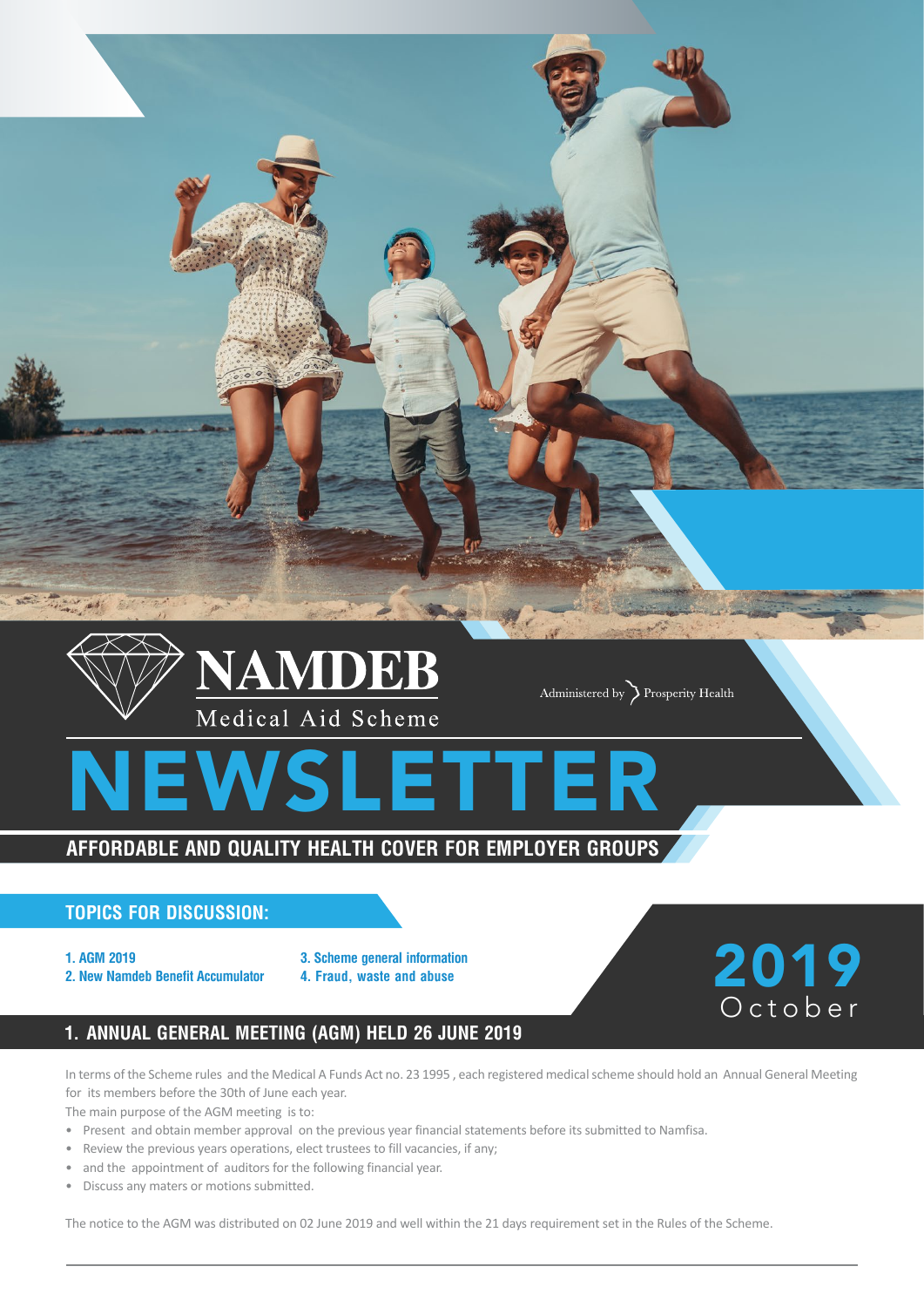



## **2018 Benefit year**

The AGM was held on the 27th of June 2019 in Oranjemund and Windhoek, with a total of 75 members who attended in person and 61 proxies. The Board of Trustees would like to extend their sincere gratitude to all members who made time out of their busy schedules to attend and those that submitted proxies. The Board hereby appeal to all members to attend future AGMs and or Scheme roadshow meetings.

For the second year in a row, the Scheme published an annual report which covered topics amongst other, the summarized financial's for the 2018 benefit year, chairpersons report and general Scheme activities. In addition, the annual report was also e-mailed to an estimated 1,515 members whose mail

addresses are on record. **Members are strongly advised to ensure their contact details e.q. mail and cell numbers are up to date and those not on record to submit it without delay**. This will ensure that members receive all Scheme communications, newsletters, claims updates etc. The Annual Report is available on the Namdeb Scheme web page at www.namdebmedical.com.

The 2018 annual report provided an overview of the Schemes' results for the year ended 31 December 2018, as extracted from the 2018 financial statements. The Auditor has expressed an unqualified opinion on the Consolidated Financial Statements with no audit findings or corrections.

## **2. Namdeb Medical Scheme Benefit Accumulator**

For the past few years, members through the annual roadshow have been requesting the Scheme to look at options to reward members who manage their benefits efficiently. As part of the new benefit enhancements for 2019, the Board of Trustees approved the introduction of a Namdeb Benefit Accumulator effective 01 April 2019, applicable to members registered on Option 1.

#### **1. What is a Benefit Accumulator?**

A Benefit Accumulator, is a Scheme benefit which offers members the option to accumulate benefits if their total annual

day-to-day claims are less than the allocated threshold limit. These accumulated benefits are carried over to the following benefit/financial year and members can utilize these benefits to supplement their benefits or cater for medical services that are not covered under the Scheme benefits structure. It is an option that offers members to save on their medical claims and use the accumulated benefits in the following financial years when they need it.

**Please visit: www.namdebmedical.com.na for more information on the Namdeb Benefit Accumulator.** 

## **3. Scheme Information**

#### **1. Split Billing**

 $JG$ 

Split billing, is a billing method used by Healthcare Providers to provide two accounts for the same service. The one account listing the medical scheme tariff amount is submitted to the medical scheme, and a separate one listing the member's copayment is issued to the member or a cash up-front payment from the member is required for which a receipt is issued or sometimes not, and the amount is also not reflected on the invoice to the scheme at all. In other words, the member will have paid what they thought was a co-payment to the Healthcare Provider, but the amount paid does not appear on the claim submitted to the medical scheme by the provider.

This practice is not allowed and members are hereby requested to report such cases to **Ms. Celeen Jacobs Tel: 083 2999120 email: celeen.jacobs@prosperitynam.com**. These cases will be taken up at industry platforms and or reported to the Health Professions Council of Namibia.

#### **2. Member co-payments or Excess Fees.**

Co-payments or excess fees is the difference between the amount charged by the Healthcare Provider (doctor, specialist, dentist etc) and what your Medical Aid Scheme pays. The excess fees or co-payments are generally covered by the member and are not claimable from the Scheme. The Namdeb scheme pays 100% of the Scheme tariff for out-of-hospital services to service provider and 200% for in-hospital services for Specialist treatment. The invoices or claims submitted by providers to the Scheme include the member portion and amount to be paid by the Scheme. This is known as "balance billing" and is legal and acceptable. The invoice reflects the Scheme's part of the costs and the member's co-payment.

To manage your out-of-pocket expenses and reduce your copayments, members are advised to submit quotes on planned treatments to the Medical Scheme and confirm in advance the total cost that the Scheme will cover on the planned treatment.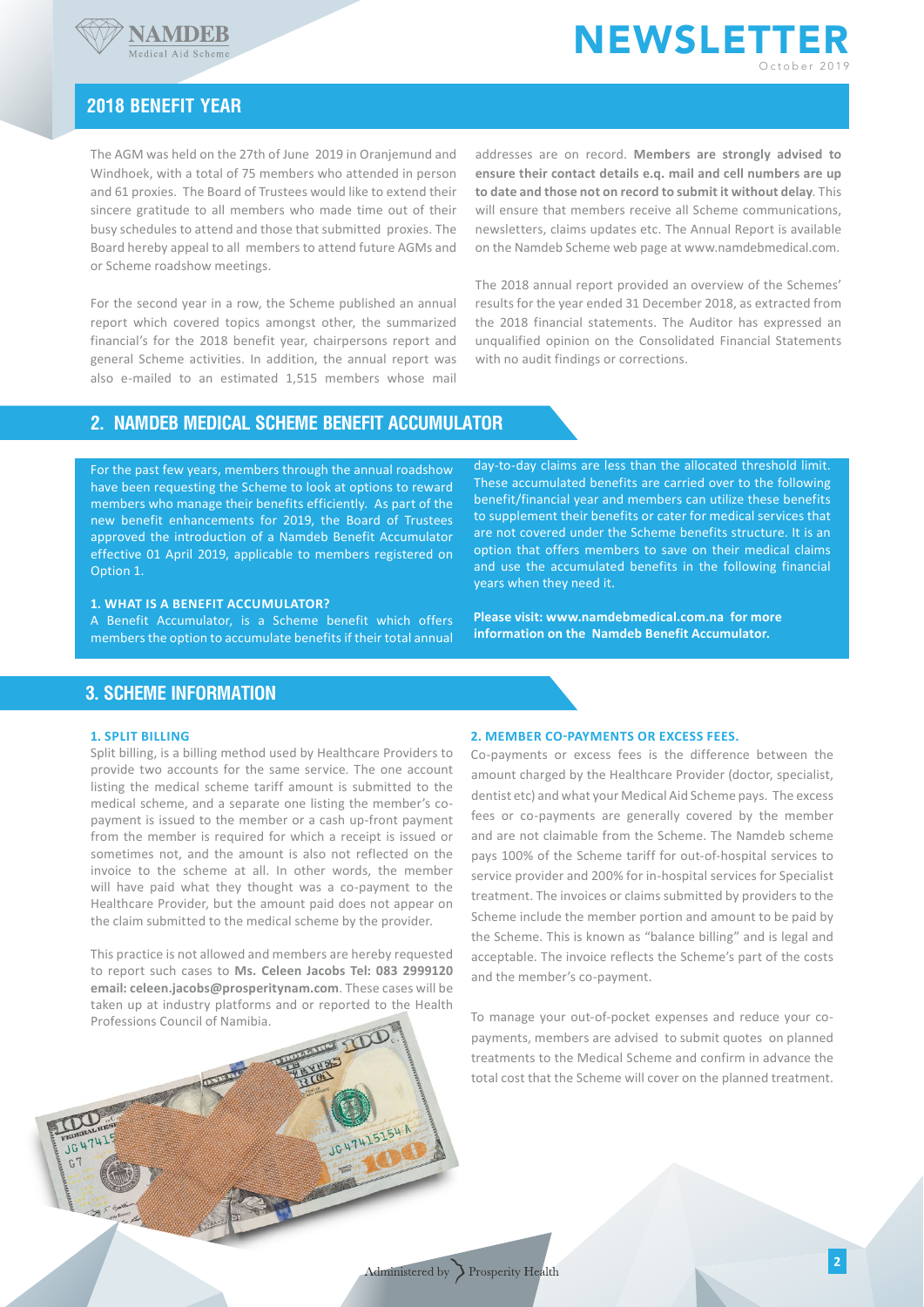

## **NEWSLETTER** October 2019

**3**

## **4. Fraud, Waste & Abuse**

It is estimated that between 10-20% of medical claims submitted to medical fund/schemes are due to fraud, waste and abuse. Looking at the current escalation in Scheme cost, the topic of fraud waste and abuse is critical, it does not only affect the Scheme but also the member as it off-set against your benefit limits and also threatens the long term sustainability.

In order to provide more information on the topic, we look at the definition of FWA in terms of medical schemes.

### **1. What is Fraud, Waste and Abuse?**



#### **2. Examples of Fraud, Waste & Abuse in Medical Schemes**